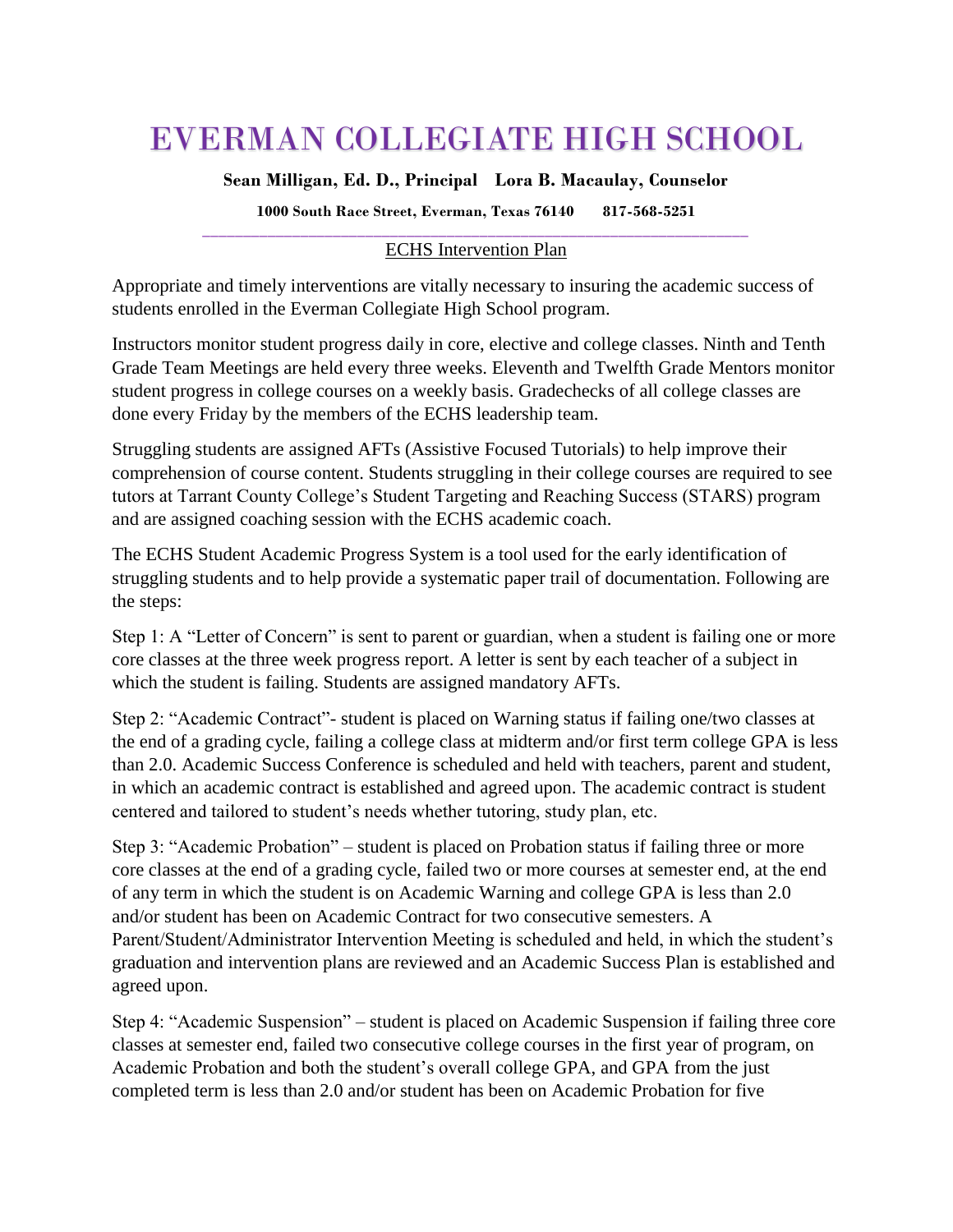consecutive grading cycles. A Parent/Student/Administrator Intervention Meeting is scheduled and held, in which student is exited from the program.

The program administrator reserves the right at any time to modify the above mentioned consequences up to removal (exiting) a student from the program.